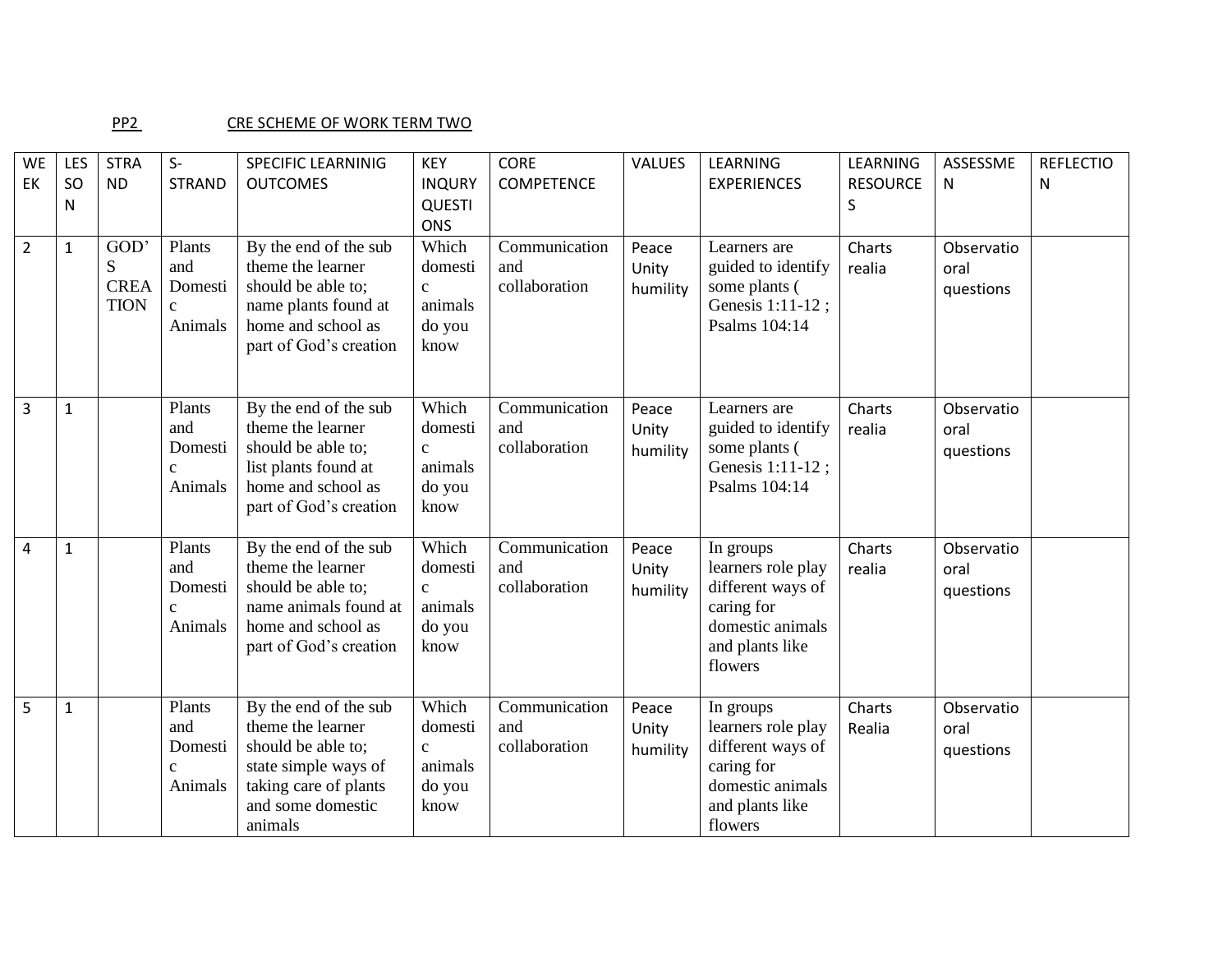| 6              | $\mathbf{1}$ | Plants<br>and<br>Domesti<br>Animals                                          | By the end of the sub<br>theme the learner<br>should be able to;<br>appreciate plants and<br>animals found at home<br>and school as God's<br>creation.             | What is<br>the<br>name of<br>God in<br>your<br>languag<br>e           | Communication<br>and<br>collaboration | Peace<br>Unity<br>humility | Learners are<br>guided to colour<br>pictures of some<br>domestic animals<br>and plants                                | Charts<br>realia | Observatio<br>oral<br>questions |  |
|----------------|--------------|------------------------------------------------------------------------------|--------------------------------------------------------------------------------------------------------------------------------------------------------------------|-----------------------------------------------------------------------|---------------------------------------|----------------------------|-----------------------------------------------------------------------------------------------------------------------|------------------|---------------------------------|--|
| $\overline{7}$ | $\mathbf{1}$ | Plants<br>and<br>Domesti<br>$\mathbf{C}$<br>Animals                          | By the end of the sub<br>theme the learner<br>should be able to;<br>demonstrate taking<br>care of some domestic<br>animals and plants for<br>social responsibility | What is<br>the<br>name of<br>God in<br>your<br>languag<br>e           | Communication<br>and<br>collaboration | Peace<br>Unity<br>humility | In groups<br>learners role play<br>different ways of<br>caring for<br>domestic animals<br>and plants like<br>flowers  | Charts<br>realia | Observatio<br>oral<br>questions |  |
| 8              | $\mathbf{1}$ | Name of<br>God<br>accordin<br>g to<br>their<br>catchme<br>nt<br>languag<br>e | By the end of the sub<br>theme the learner<br>should be able to;<br>identify the name of<br>God as used in his/her<br>catchment area for<br>personal knowledge     | What is<br>the<br>name of<br>God in<br>your<br>languag<br>e           | Communication<br>and<br>collaboration | Peace<br>Unity<br>humility | Learners are<br>guided to<br>mention name of<br>God according to<br>their catchment<br>language (<br>Exodus 3: 13-15) | Charts<br>realia | Observatio<br>oral<br>questions |  |
| $\overline{9}$ | $\mathbf 1$  | Name of<br>God<br>accordin<br>g to<br>their<br>catchme<br>nt                 | By the end of the sub<br>theme the learner<br>should be able to;<br>identify the name of<br>God in other<br>communities for<br>peaceful co-existence               | What is<br>the<br>name of<br>God in<br>your<br>languag<br>$\mathbf e$ | Communication<br>and<br>collaboration | Peace<br>Unity<br>humility | Learners are<br>guided to<br>mention name of<br>God according to<br>other<br>communities                              | Charts<br>realia | Observatio<br>oral<br>questions |  |